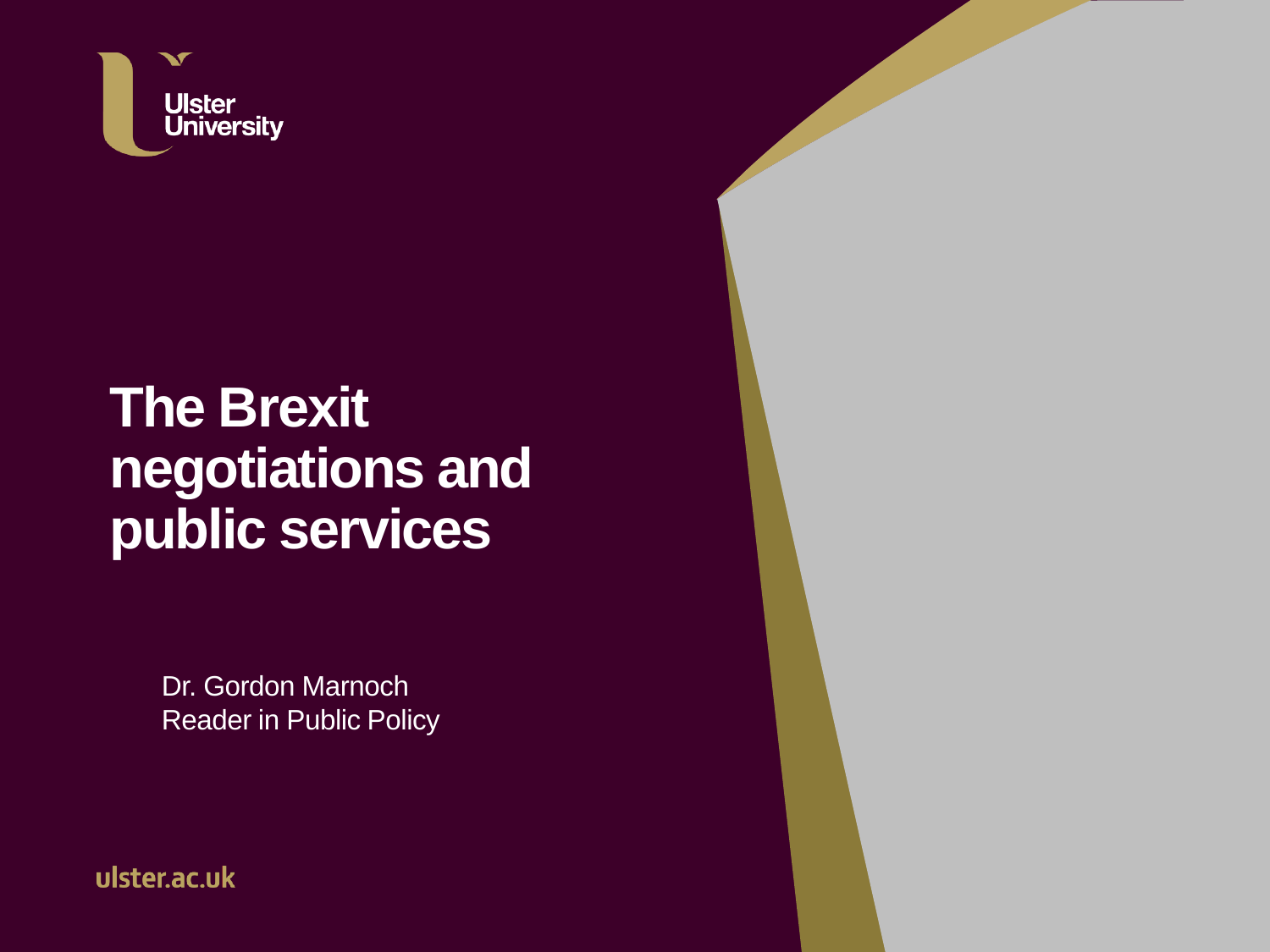# **Negotiations**

Emergent view of challenges and opportunities ahead for public services

- Stage 1 March -November 2017
- Public services need a sense of an endpoint that provides a basis for contingency planning.
- For now the UK is in a 'negotiate to begin negotiations' impasse.
- Negotiations on future partnership with EU bloc, will they take place during Brexit?
- A transition phase after March 2019 is difficult to handle.

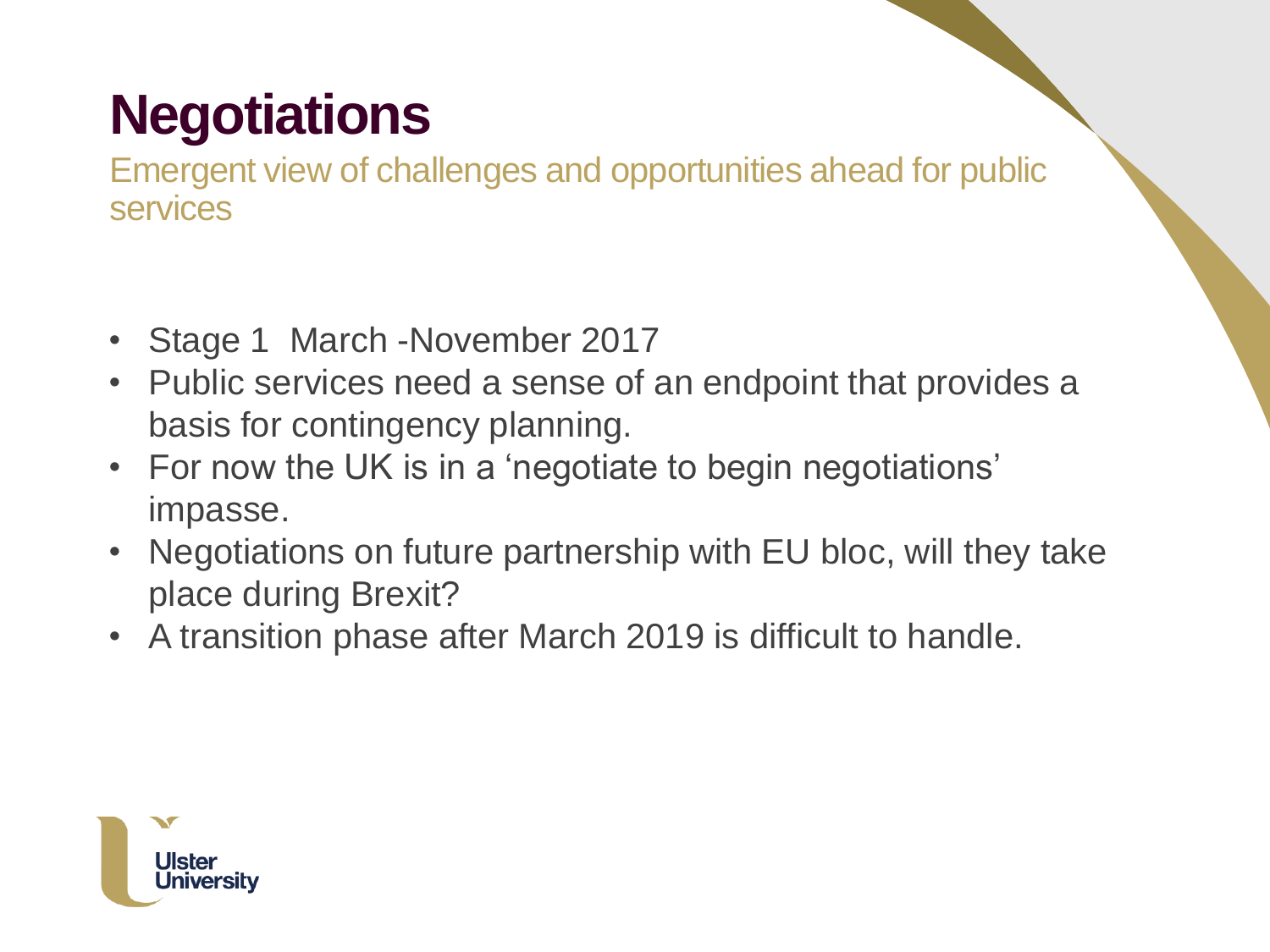#### **Public services face possible material problems during and beyond Brexit**ined

- NHS and social care
- Police
- Local authorities

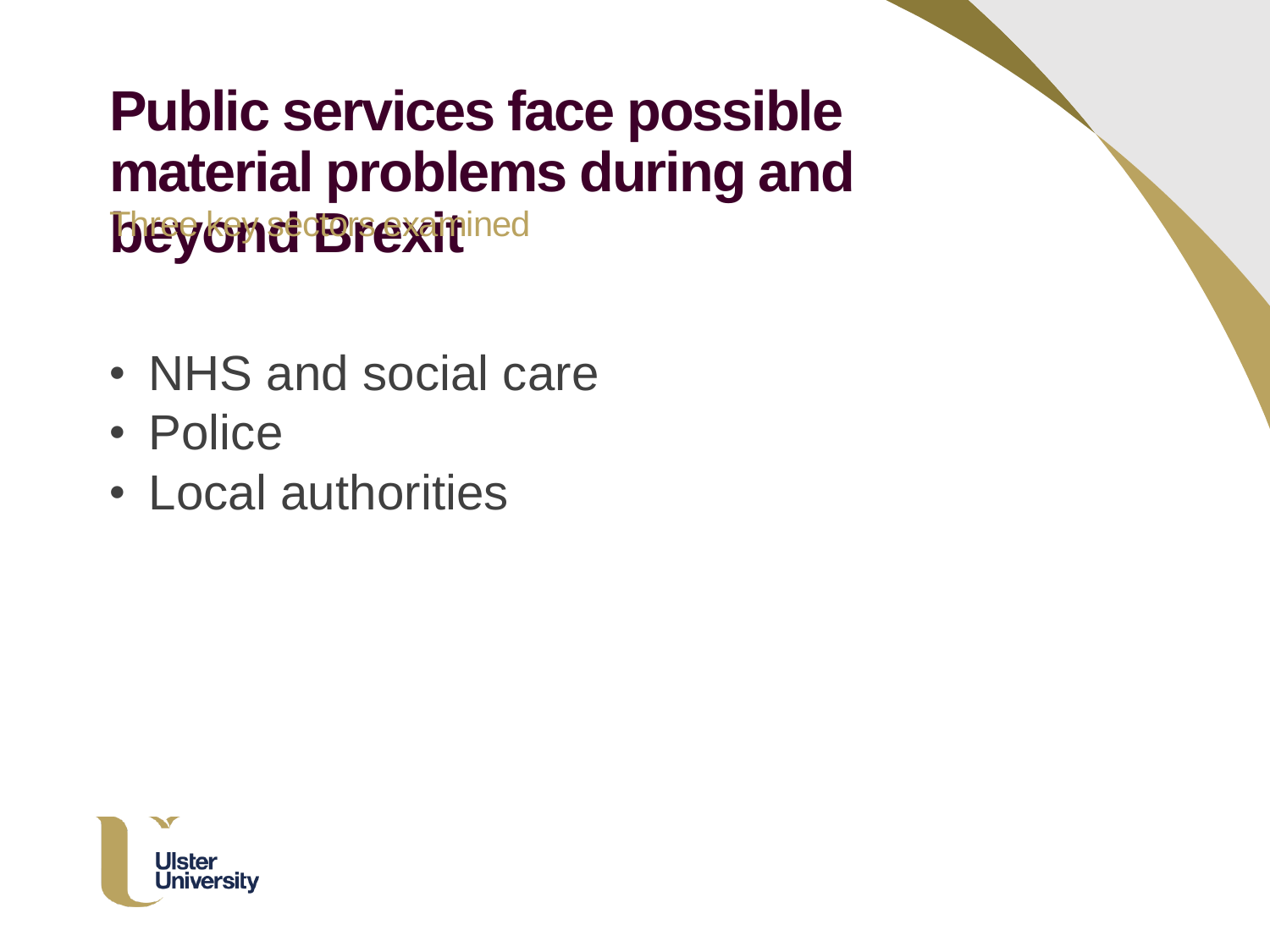### **Potential issues - NHS & social care**

- Reciprocal care. Cost of patients needing care in EU countries and UK. EHIC.
- Cost of more intensive checking of patient eligibility for NHS services, inter-country billing for tourists and temporary residents?
- EU staff in the NHS, social care and academic research roles.
- The prospect of lower levels of EU cooperation on public health?
- EU law the working time directive, procurement and competition law, regulation of medicines and medical devices and regulation of professional standards and medical education.
- Regulatory institutions future of European Medicines Agency.
- EURATOM -radioisotopes
- Northern Ireland is particularly exposed.

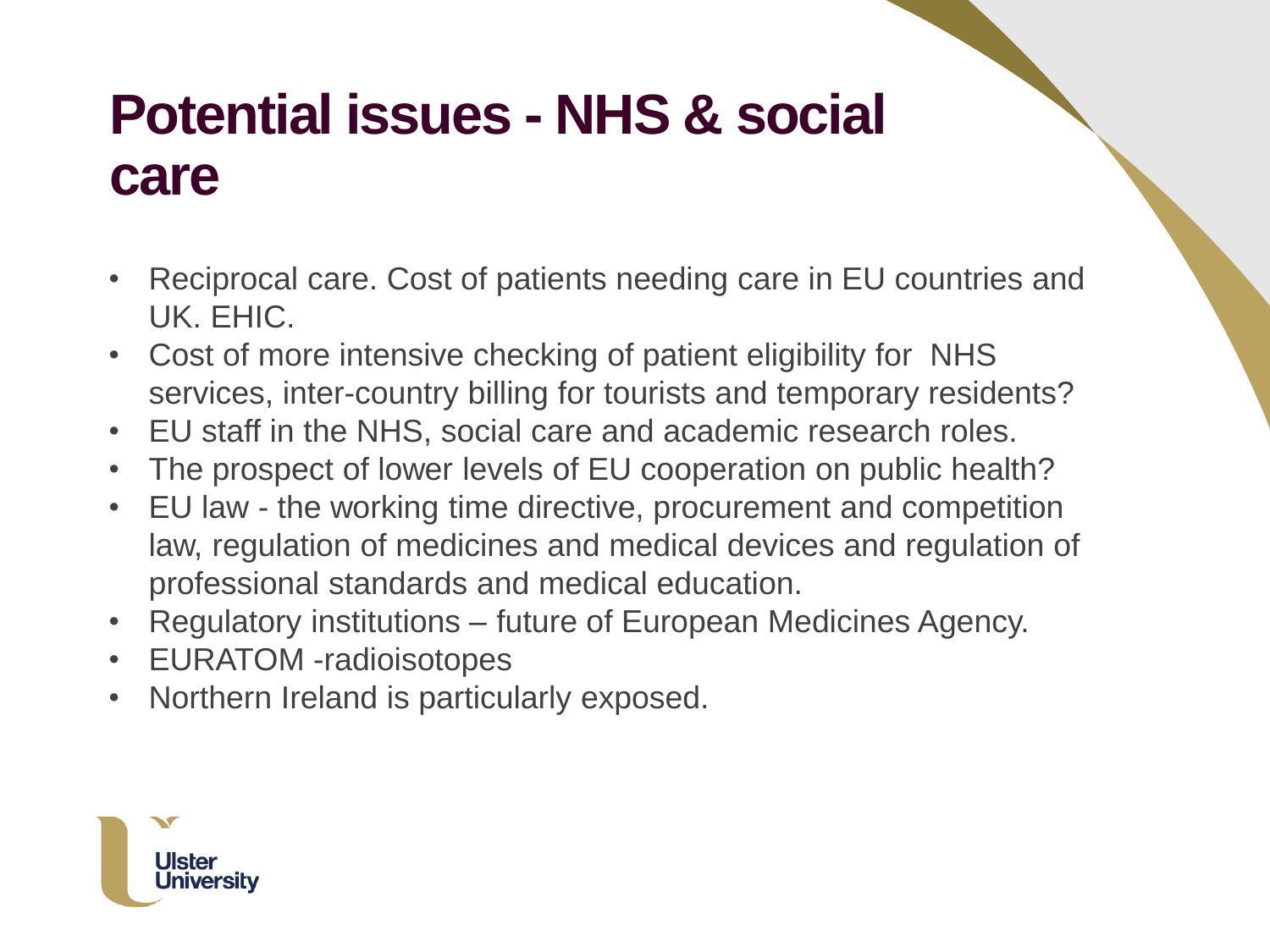# **A staffing crisis?**

- The RCN estimate 1700 nursing vacancies in Wales and 40,000 in England.
- Longer term just how reliant is NHS and care sector on EU nurses and other clinicians?
- A best estimate is that currently in the English NHS 5.5% of the total workforce are from EU countries and 6.7% from rest of world other than UK.
- Context nearly 6% of funded posts are currently unfilled.
- RCGP in Northern Ireland identify 11% of GPs as EU.
- The Health Foundation reported a 96% fall in EU nationals joining nursing/midwifery register for first time in April 2017'. (FOI)
- Long term recruitment from 27.

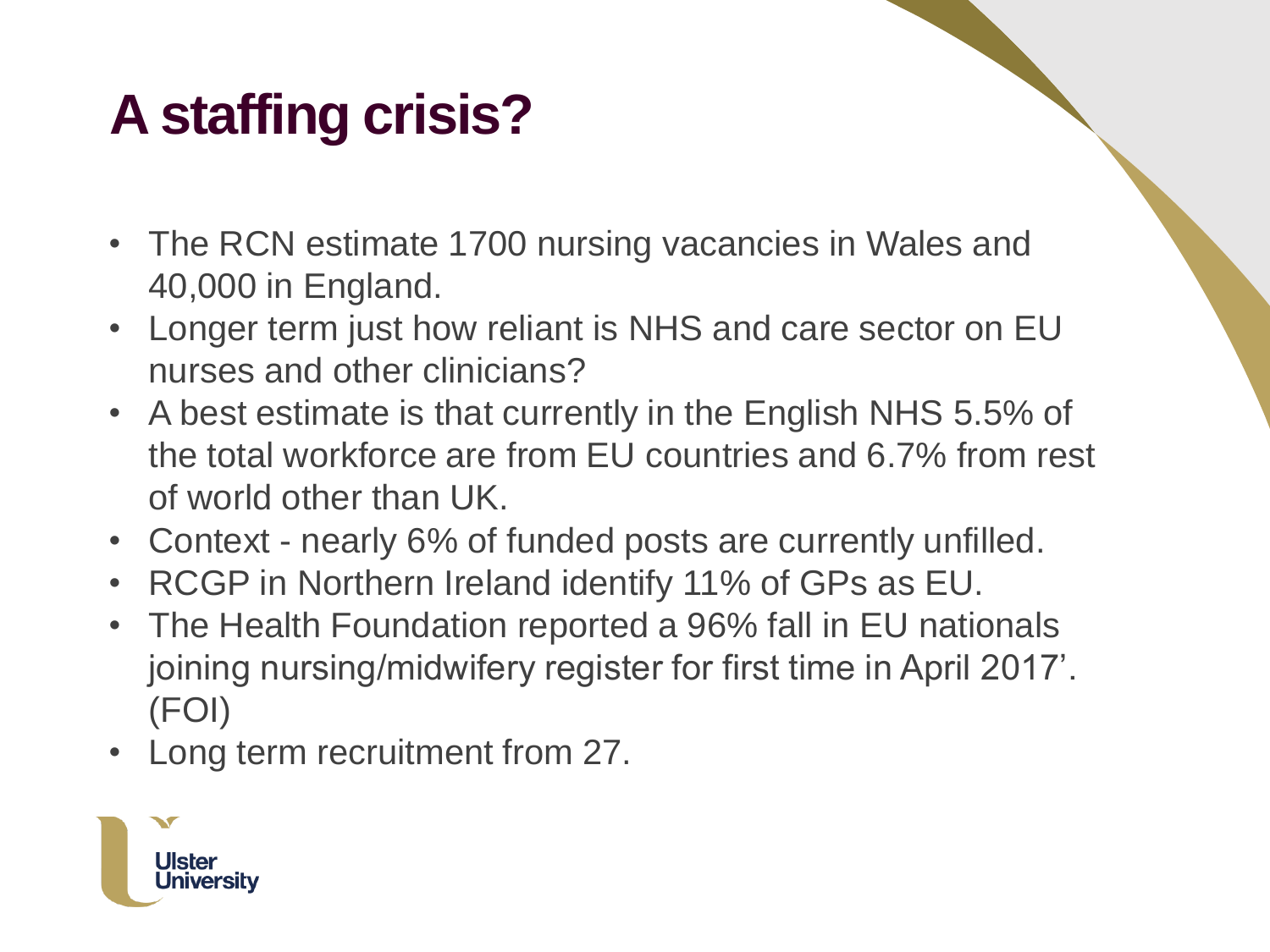### **Data gaps**

- Data on nationality is self reported. Unknown for 7% staff.
- The information needed to guide workforce planning at local and national levels has failed to keep pace with the growing plurality of providers. (Kings Fund 2015)
- Large data gaps on key areas of the workforce primary and community care, agency and bank staff, vacancy rates, and independent and voluntary sector providers.
- Is there excessive sense of fear around the possibility of access to data causing 'social fear amplification' - where analysis produces inappropriate intensification of public fears about Brexit?
- An audit is required.
- Fear of weakening negotiating position may block this exercise.

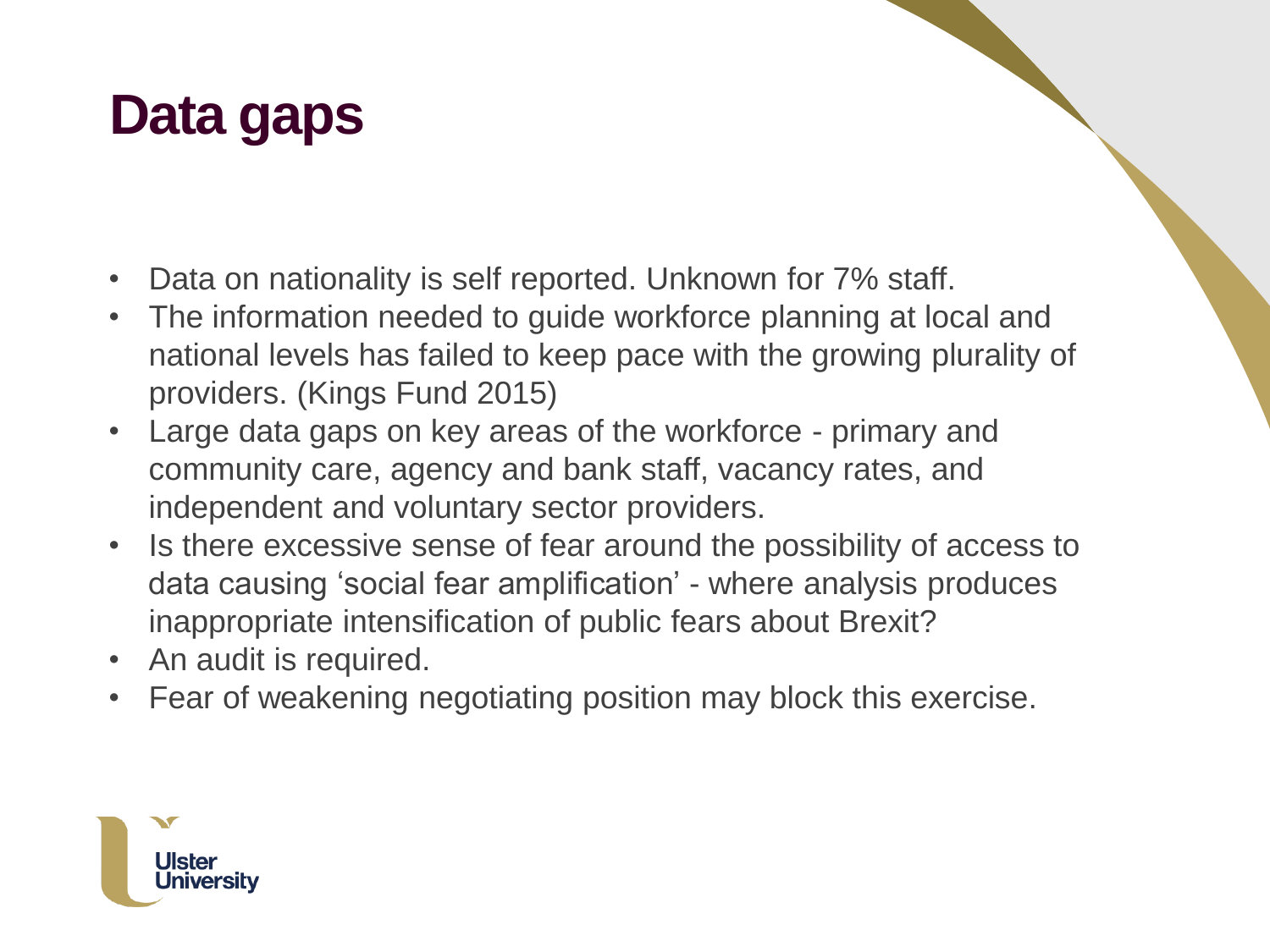## **Policing and the EU**

Criminal justice closely linked to the EU.

- In 2014 following debates in Parliament the UK opted into 35 police and criminal justice measures.
- EUROPOL. Gathers, analyses shares information and coordinates operations. UK uses it more than anyone. Diminished membership status is inadequate.
- EUROJUST coordinates national investigating and prosecuting in relation to serious crime. Translation and legal advice are significant assets as are JITs.
- SIS II real time alerts on individuals and objects of interest. 35,000 individuals wanted under EAW. UK joined 2015. Directly accessible by police officers on the street.
- ECRIS records convictions in member states.
- Intergovernmental agreements negotiated bilaterally with individual EU members are possible but would be a long and complex process.

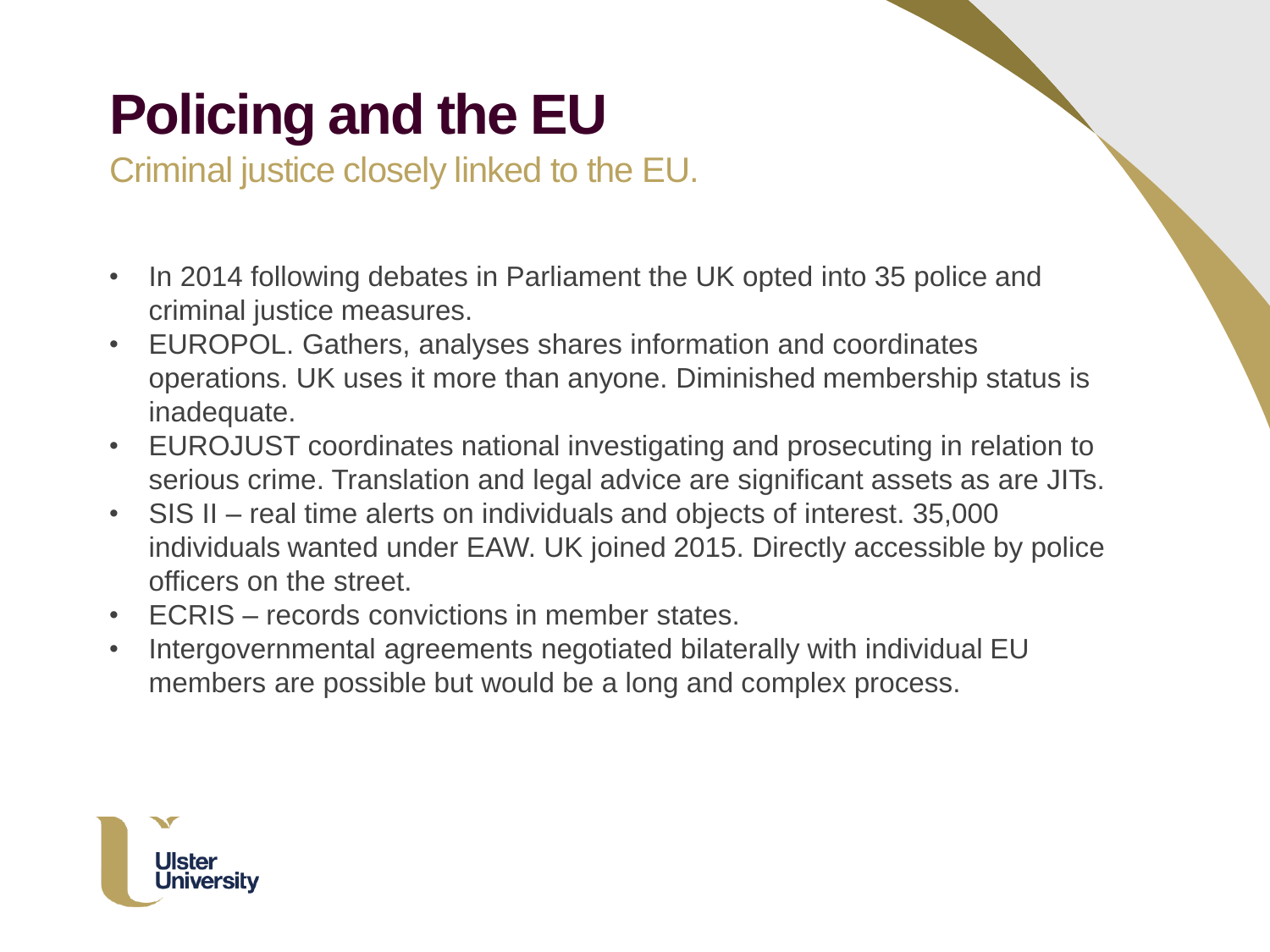### **New roles**

Northern Ireland is again very exposed to Brexit.

- Verifying the residential rights of those living in the UK.
- Potential flashpoints with both immigrant and host communities.
- Should Brexit lead to a hard/harder border with the Republic:
- PSNI supporting Border Force and UK Visas and Immigration
- Internal demands for the production of documentation.
- Potential risks to civil order in Northern Ireland.
- Associated data needs on populations and trade.
- Data handling capacity.

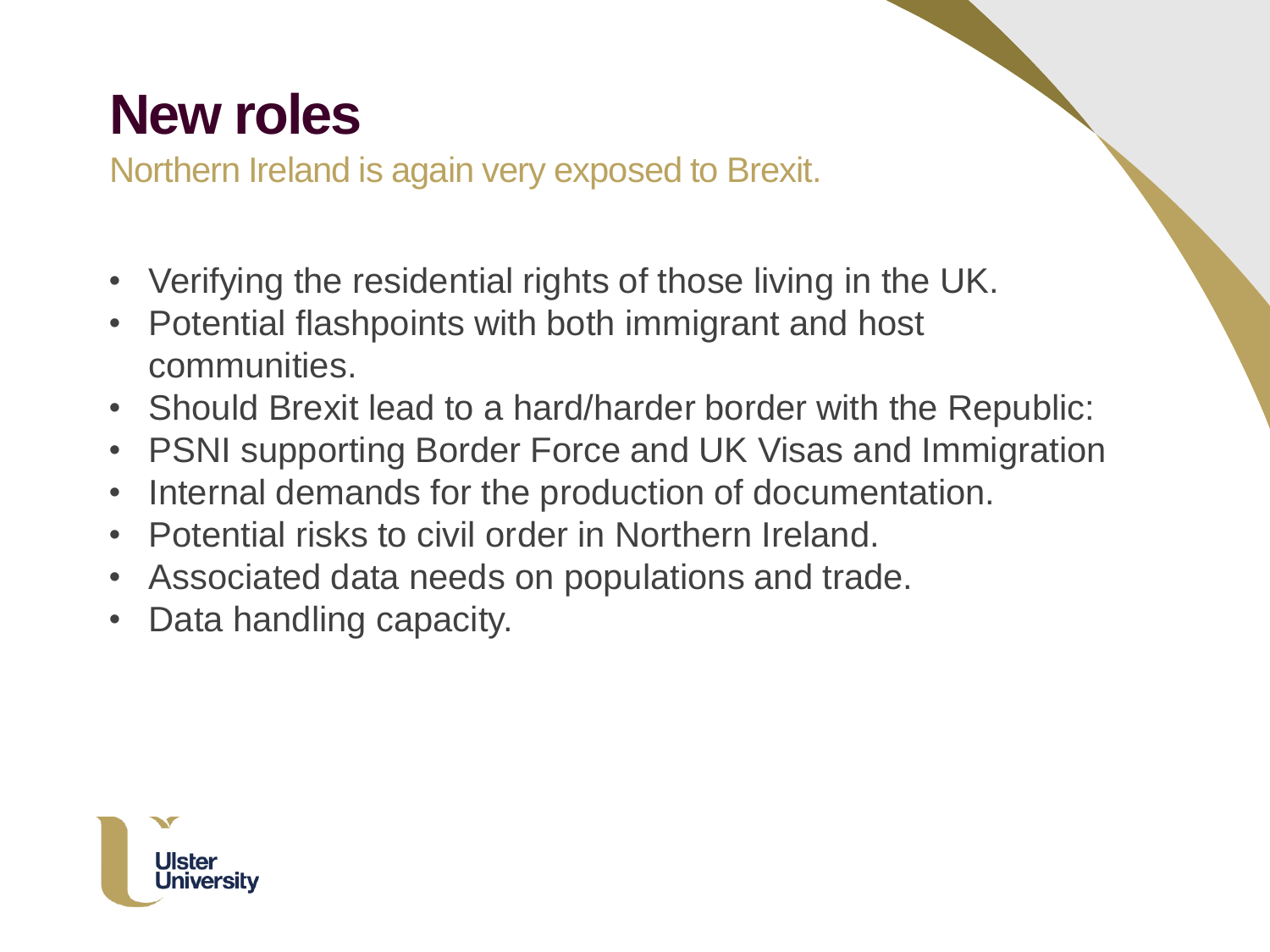# **Local authorities**

Brexit consequences

- Procurement changes and shifting market conditions
- Staffing –particularly social care
- Legislative : councils currently ensure compliance with and understanding of thousands of EU regulatory practices including environmental health, building control and bathing waters

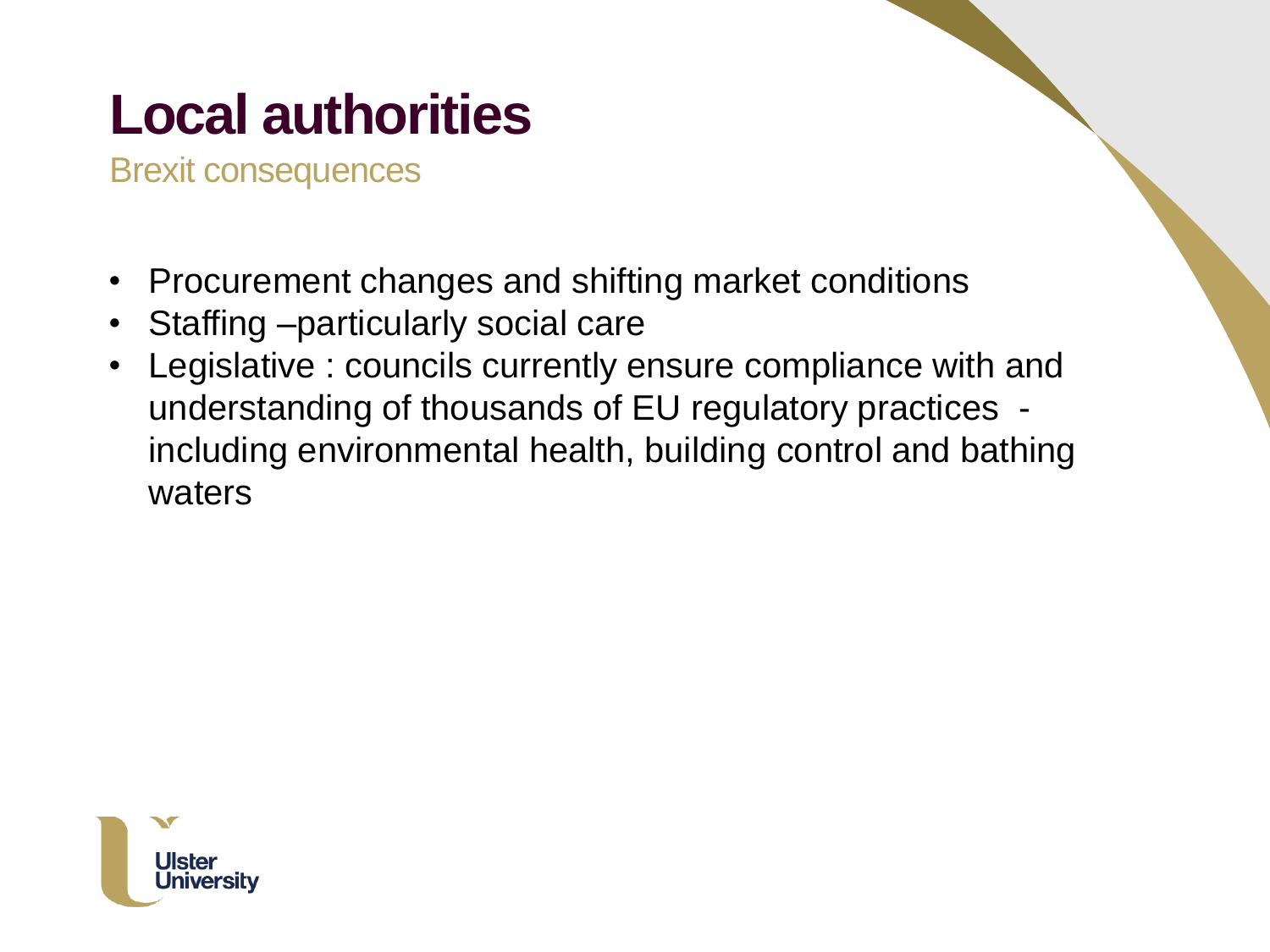# **EU Funding**

Local authority responses to loss

- During austerity local authorities have lost funding.
- EU structural funds have become more important.
- Wales and SW England contain less developed 'sub-regions'.
- West Wales and the Valleys attract 2,006m Euros 2014-2020
- ERDF and ESF per capita funding is nearly 800 Euros over the period compared with under 300 Euros in NE England and 320 Euros in Northern Ireland.
- Local authorities may be organisations best placed to campaign for being funded on same basis.
- In competition with mainstream funding.

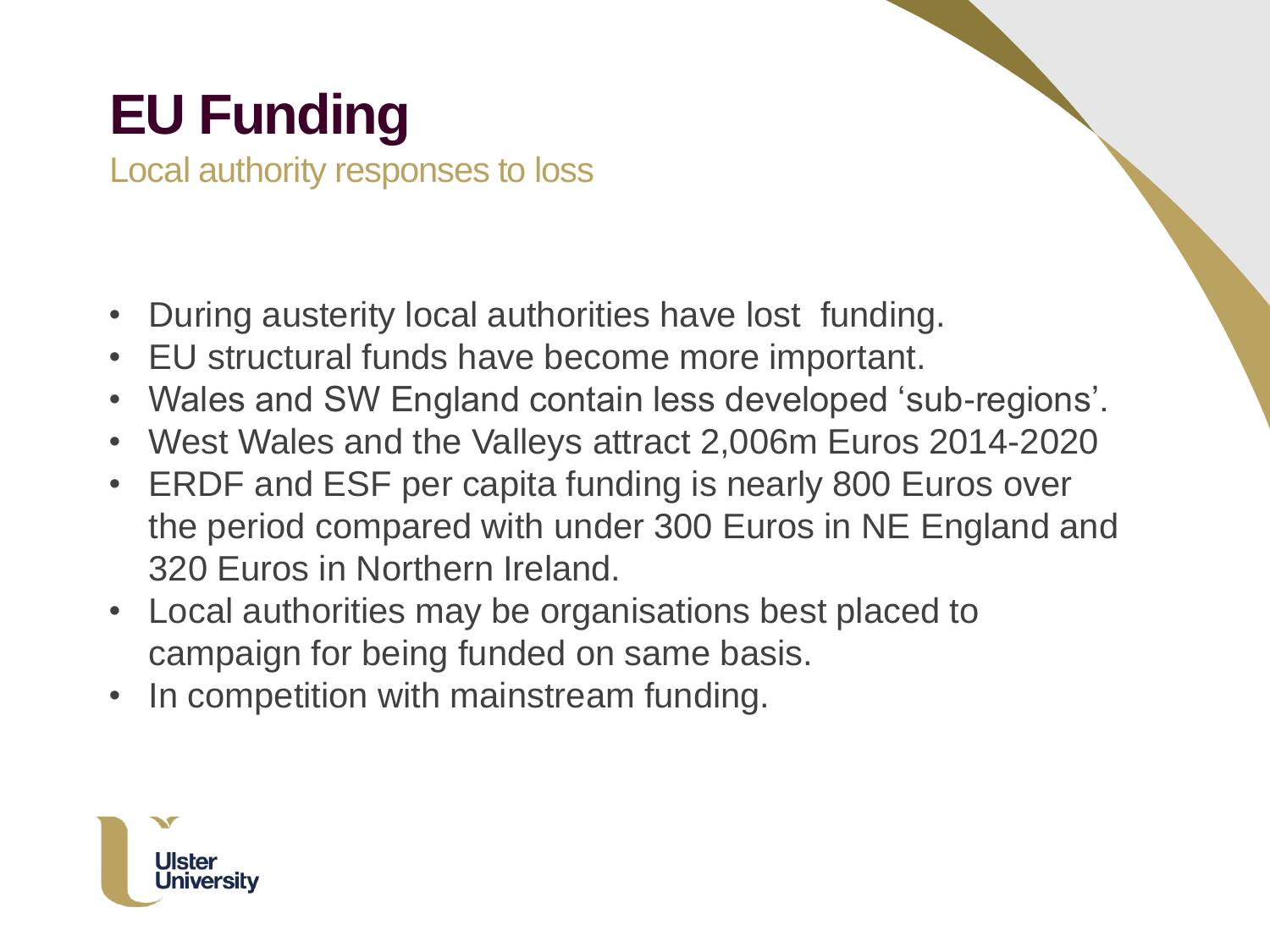## **Opportunities**

- NHS staffing Brexit pushes recruitment problem over the edge and the need to train a surplus of UK clinicians becomes accepted?
- Police and data handling capacities a chance to develop rapidly?
- An integrated funding stream replacing the 'complex array of EU funding rules, regulations and excessively bureaucratic processes'. (WLGA 2013)
- Local authorities mainstream the type of project supported by EU funds?
- Local authorities become more attuned to need for evidence on what works?
- Local authorities simplify and localise procurement.

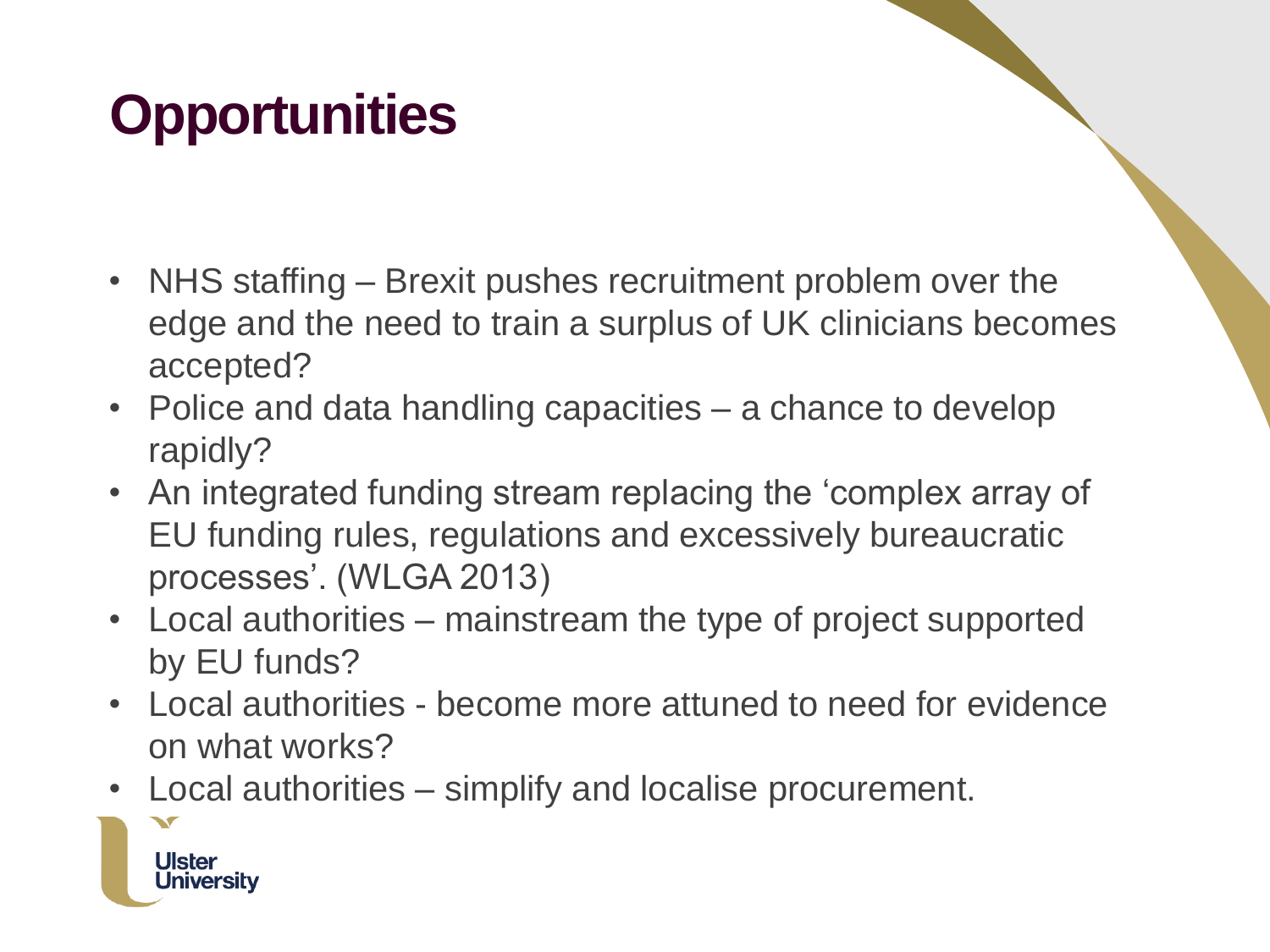### **Negotiations schedule**

Danger of decision compression

- The closer Brexit runs to deadlines the more chance of expediency dominating.
- Contingency planning will be limited in usefulness- if it takes place.
- Political support for taking the long term perspective?

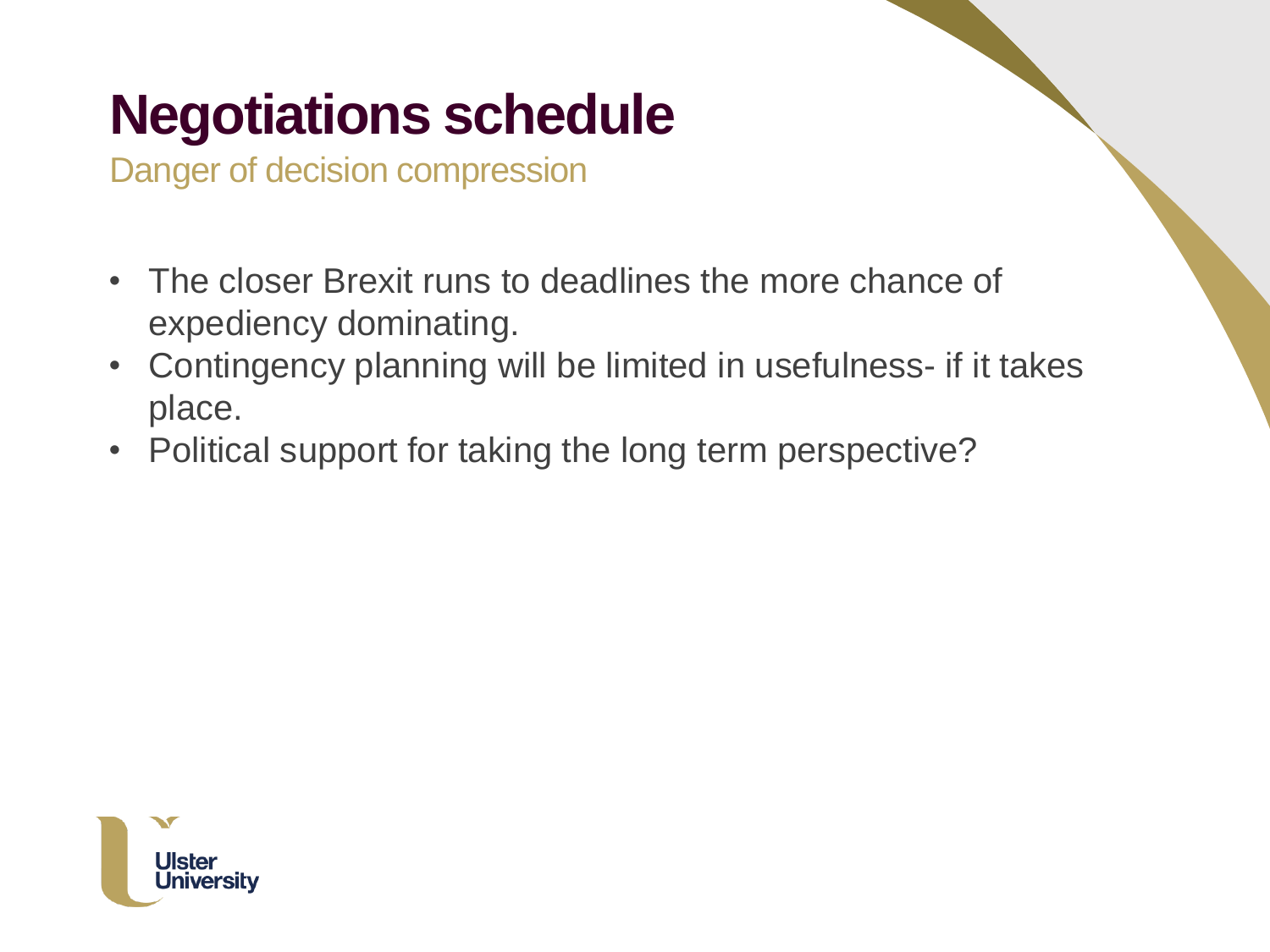### **Westminster**

How will Westminster conduct relations with the public services?

- As yet it is not clear what will represented, quantified, estimated and communicated during negotiations.
- Anything new here?
- Is there excessive sense of fear around the possibility of access to data causing 'social fear amplification' - where analysis produces inappropriate intensification of public fears about Brexit?
- Well written policy often has to be vague to be adaptable.

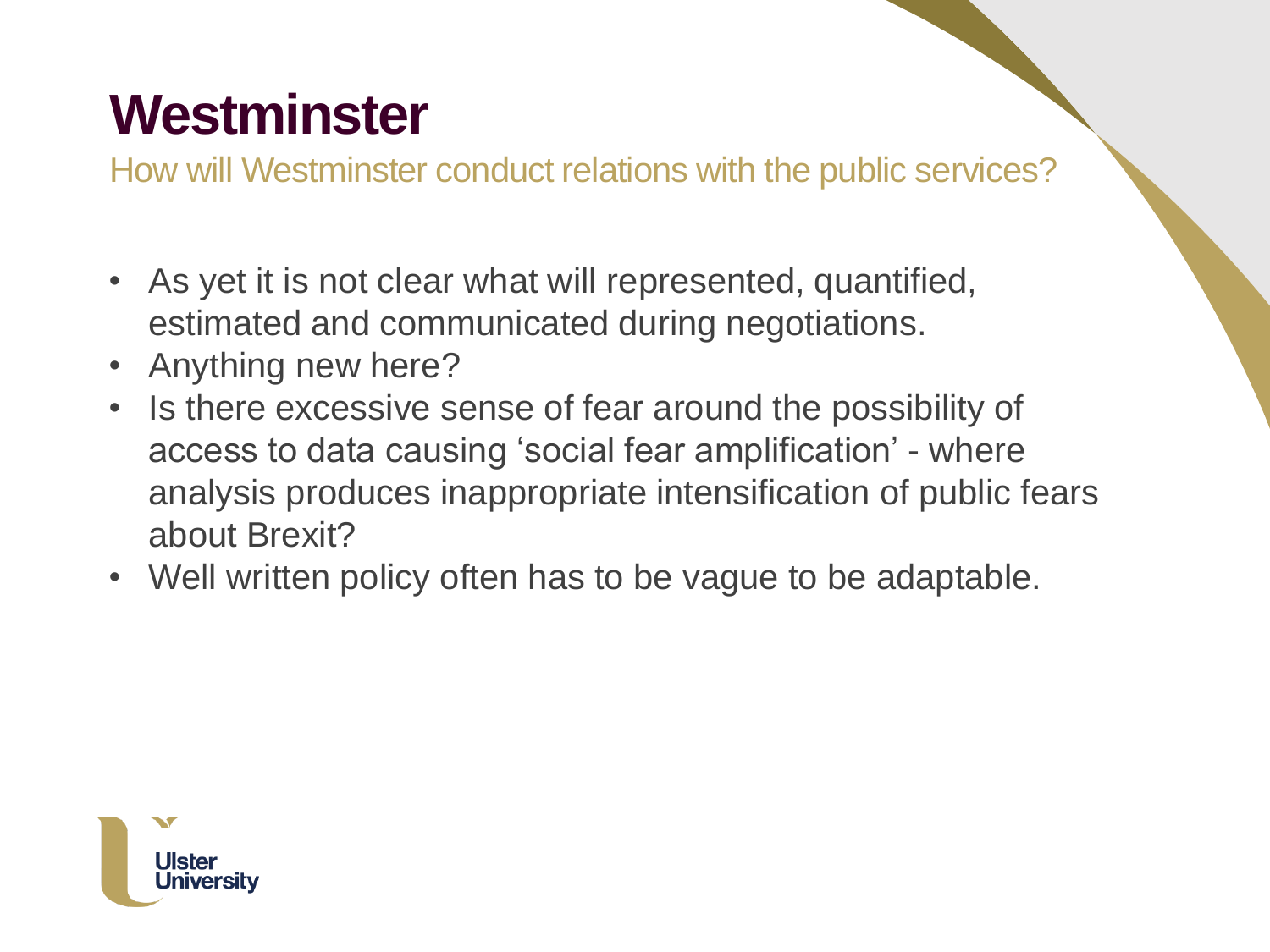### **Strategic capacity at the centre**

A no deal may be mitigated by lots of sector specific 'minideals' addressing the list of issues discussed.

- The Department of Health has been subject to a 26% reduction since 2010. It is now set to fall from 1800 to 1300.
- How much attention will the Welsh, Northern Irish and Scottish NHS and social care systems receive?
- Home Office capacity is also insufficient.
- More civil servant needed?
- Whitehall departmental headcount politics or capacity building?

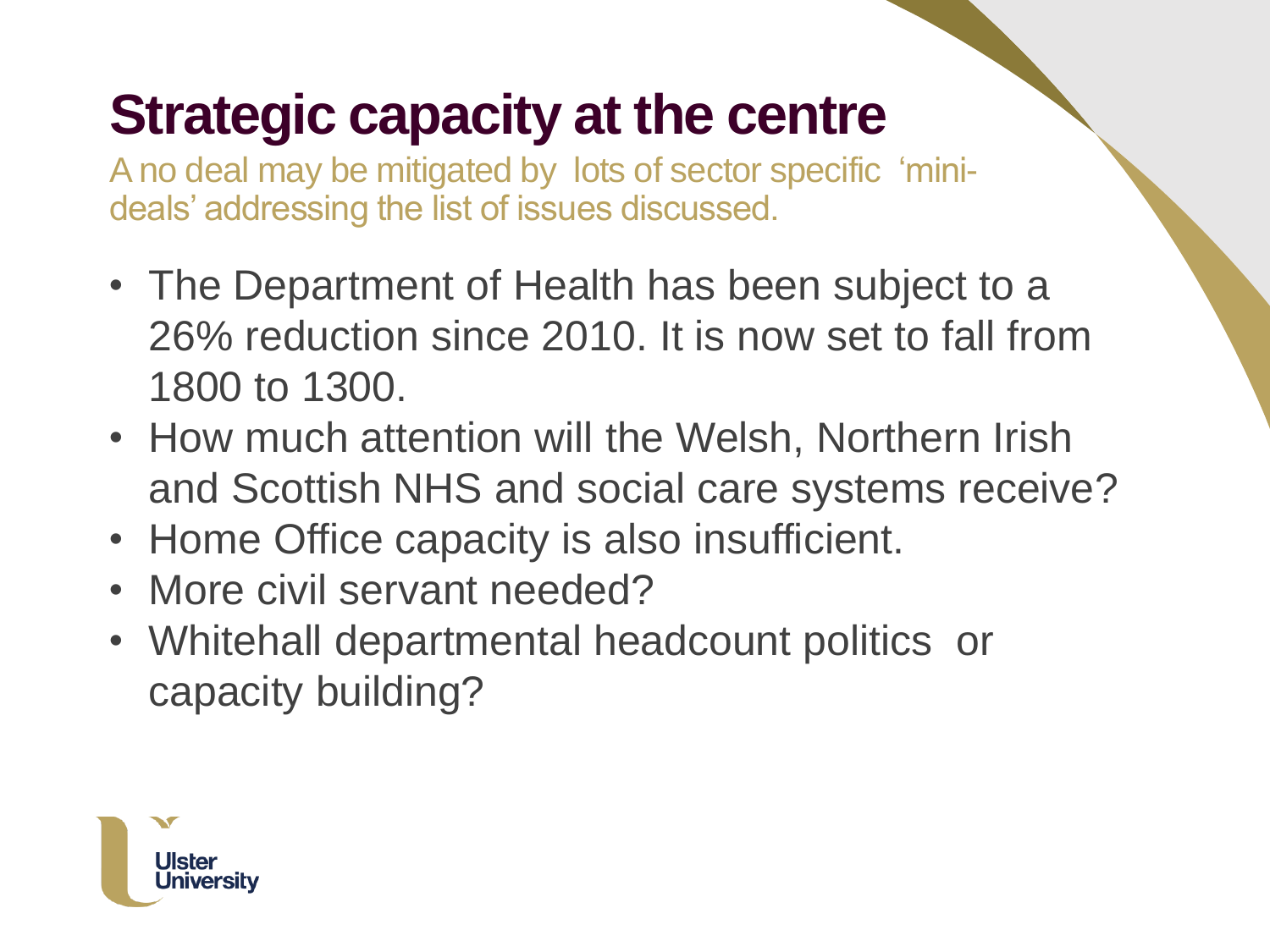#### **Public service leaders behavior during Brexit and after.**

- What level of uncertainty is acceptable and negotiable in the normal turn of managing?
- Public service leaders may try and extend the period before they need to decide and deliver.
- Reactive leaders try and deal with the unforeseen when it happens and go about solving problems
- Will leaders take a bet on one future?
- Will they break the line and declare they can't cope?
- Politics as usual Brexit is just another position to be exploited for the service?